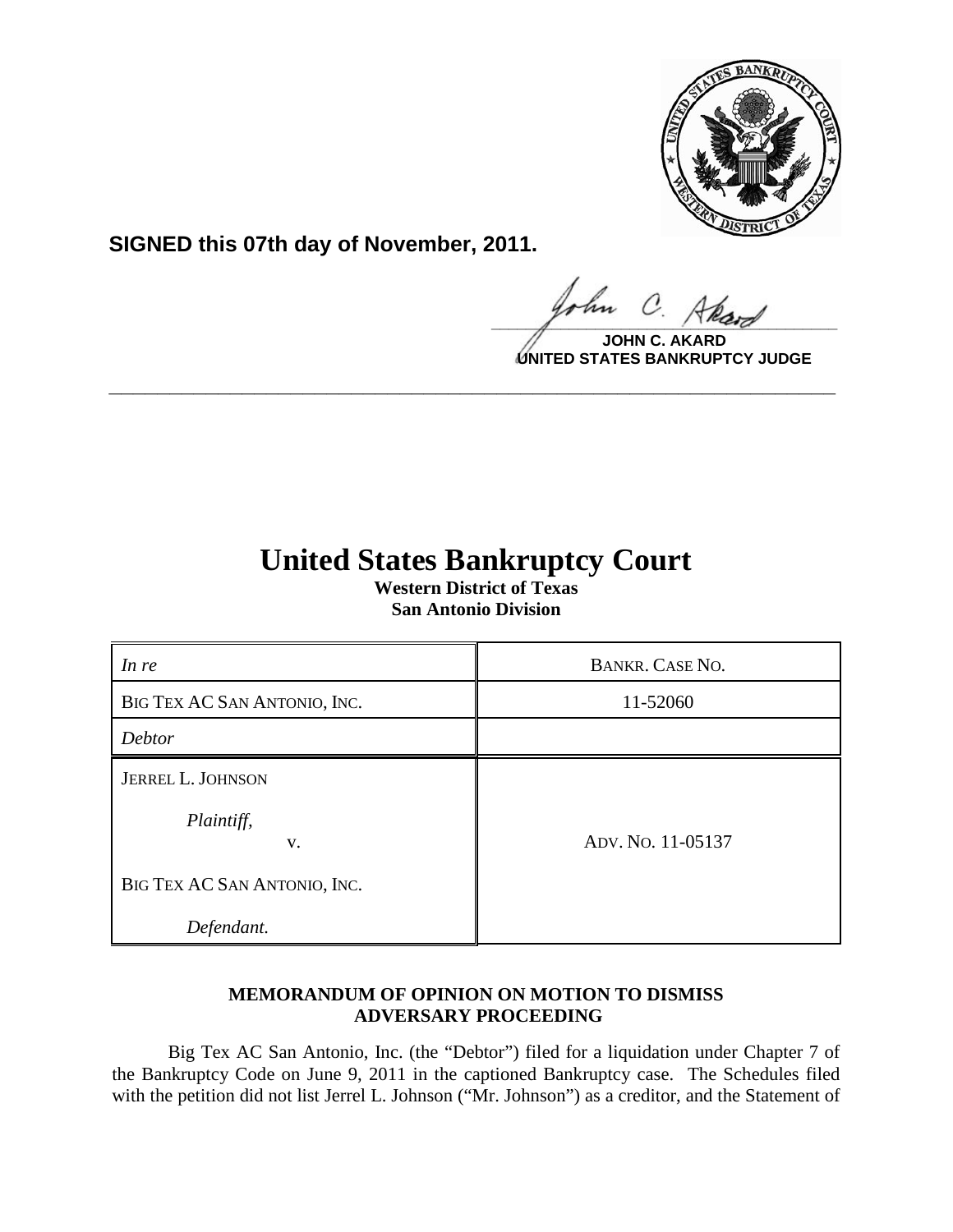Financial Affairs filed with the petition did not mention his civil suit against the Debtor and other parties then pending in the  $408<sup>th</sup>$  Judicial District Court of Bexar County, Texas, Cause No. 2010-CI-17895 (the "State Court Suit"). Consequently, Mr. Johnson did not receive the Order Combined with Notice of Chapter 7 Bankruptcy Case, Meeting of Creditors, & Deadlines, issued by the Clerk of this Court on June 10, 2011. That notice advised creditors not to file a proof of claim unless advised to do so. Also, Mr. Johnston did not receive the Order Fixing Last Date for Filing Proofs of Claim, Combined with Notice Thereof issued by the Clerk on June 29, 2011.

On June 12, 2011, the Debtor removed the State Court Suit to the United States District Court for the Western District of Texas, San Antonio Division where it was given No. SA-11- CA-480-OLG (the "Federal Suit"). Apparently the removal was because of the Debtor's Bankruptcy, and because Mr. Johnson had, in an amended complaint, added some federal causes of action. At the hearing described below, Mr. Johnson stated that the underlying basis of his suit concerns faulty repairs or construction with respect to his air conditioning system. He stated he is trying to hold the principals of the Debtor liable, as well as the Debtor, under a piercing of the corporate veil theory. There are indications that if Mr. Johnson is successful in his suit, the damages he receives from some of his complaints might be covered by insurance. He stated that the District Judge had stayed action in the Federal Suit because of the Debtor's Bankruptcy. The Bankruptcy court will relieve the automatic stay so that the Federal Suit may proceed to a conclusion.

Mr. Johnson attended the meeting of creditors in the Bankruptcy case held on July 14, 2011. Jose C. Rodriguez is the Trustee-in-Bankruptcy in the case (the "Chapter 7 Trustee" or the "Trustee").

On August 25, 2011, Mr. Johnson filed pro se the captioned Adversary Proceeding against the Debtor. The complaint says it is being filed for: "Violation of Automatic Stay, Misconduct of the Debtor/Defendant, Relief from Automatic Stay, Dischargeability Complaint and Stay of Proceedings, To Recover Gifted Property, and To Protect the Defendant/Debtor's Records.

The Debtor filed a motion to dismiss the adversary proceeding on the grounds that it did not state a claim upon which relief could be granted under Federal Rule of Civil Procedure 12(b)(6), which is made applicable to adversary proceedings by Federal Rule of Bankruptcy Procedure 7012. A hearing on that motion was held on November 4, 2011. Mr. Johnson, representing himself, and the attorneys for the Debtor appeared. The court reviewed with Mr. Johnson his rather lengthy complaint, count by count. The court attempted to explain to Mr. Johnson why each count of his complaint either did or did not have substance. The court will review those counts by referring to the outline Mr. Johnson gave in the opening paragraph of his complaint, which is quoted above.

> • Violation of the Automatic Stay Mr. Johnson complains that the Debtor violated the automatic stay in two respects: (1) not listing him as a creditor nor listing the State Court Suit in the original Schedules and Statement of Financial Affairs which were filed in this case, thus resulting in his not receiving proper notice of the Bankruptcy filing; and (2) in removing the State Court Suit to the federal court without receiving relief from the automatic stay from the Bankruptcy Court. The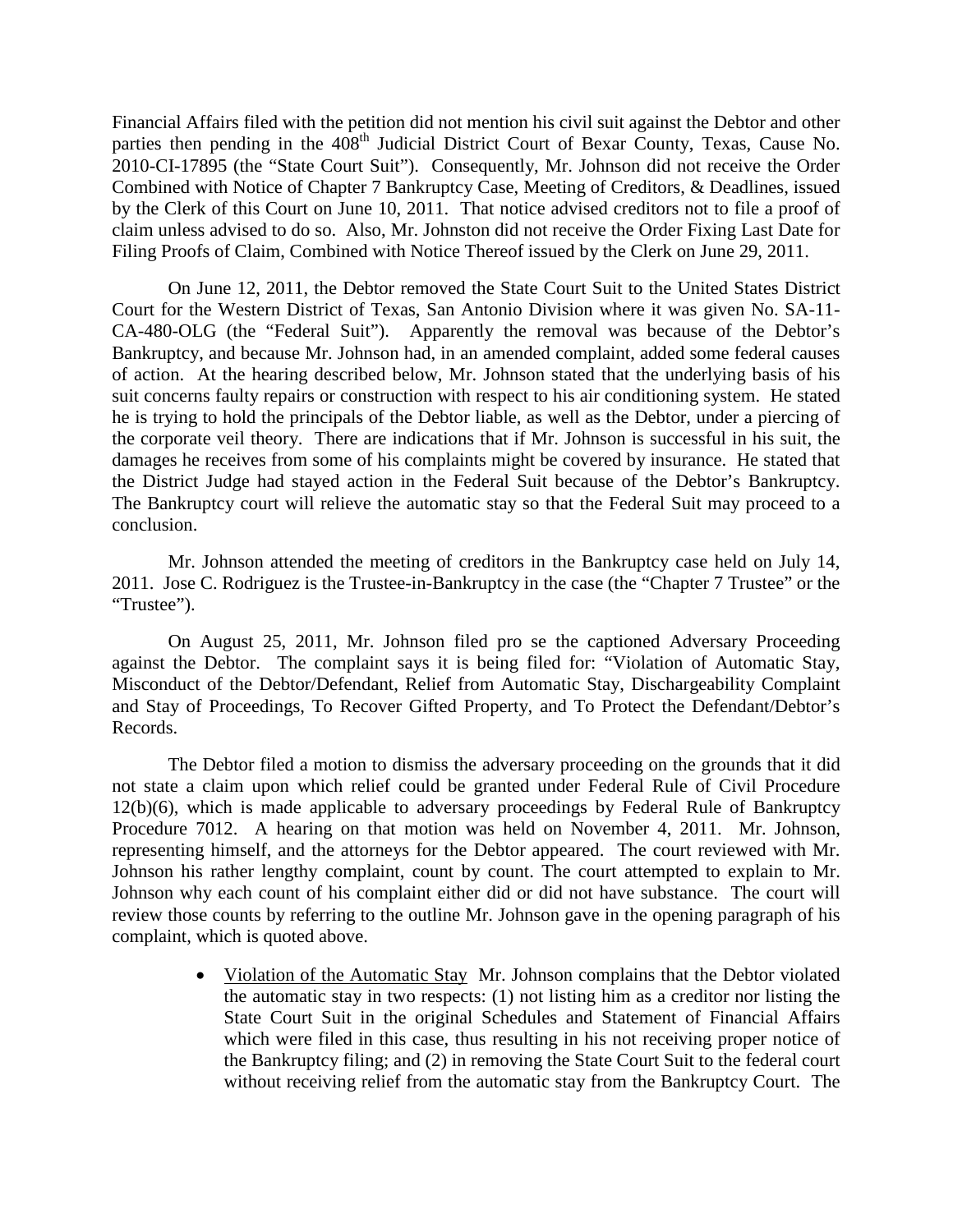automatic stay provided by § 362(a) of the Bankruptcy Code<sup>[1](#page-2-0)</sup> prohibits numerous acts "against the debtor" or "against property of the debtor." The stay does not prohibit actions by the debtor, including removal of cases to the Bankruptcy Court or to the United States District Court. The failure of the Debtor to schedule a creditor is not a violation of the automatic stay, although in certain circumstances (which are not present here), it might have other implications.

- Misconduct of the Defendant/Debtor: Mr. Johnson complains that there was misconduct by the Debtor in three respects: (1) not listing him as a creditor nor listing the State Court Suit in the original Schedules and Statement of Financial Affairs; (2) not listing prior business names under which the Debtor had operated, in spite of a question on the Statement of Financial Affairs requiring the Debtor to do so; and (3) false and misleading statements made under oath by the Debtor's corporate representative at the meeting of creditors. In the press of preparing a Statement of Financial Affairs and Schedules, it is not uncommon for an item or creditors to be overlooked. Typically those matters are corrected by an amendment. Mr. Johnson was not injured by the omission because he heard of the Bankruptcy when the State Court Suit was removed to the federal court, he acknowledges that he was notified of the Bankruptcy on July 1, 2010, and he attended the meeting of creditors on July 14, 2010. With respect to the omission of the trade names and the statements at the meeting of creditors, Mr. Johnson reported those to the Chapter 7 Trustee. It is the duty of the Trustee to see if those omissions are intentional and actionable, and if so to appropriately prosecute them.
- Relief from the Automatic Stay: By separate order in the main case, the court will relieve the automatic stay to allow Mr. Johnson to proceed with the Federal Court Suit.
- Dischargeability Complaint and Stay of Proceedings: This court does not see any value to Mr. Johnson's request for a stay of proceedings. Mr. Johnson's dischargeability complaint is moot because the Debtor in this Chapter 7 case is a corporation and only individuals can receive a discharge in a Chapter 7 case  $§727(a)(1)$ .
- Recovery of Gifted Property: Mr. Johnson states that shortly before Bankruptcy, the Debtor "gifted" its valuable book of business to a friend or relative of the principals of the Debtor. He has mentioned this to the Chapter 7 Trustee. It is the function of the Chapter 7 Trustee to determine if there are sufficient facts to warrant an action to set aside a transfer and to weigh the costs of taking such an action against the potential recoveries. It is the province of the Trustee to pursue such actions if they have potential benefit to the estate, but not to pursue such actions if the prospects for a benefit to the estate are slight. Certainly the Trustee

<span id="page-2-0"></span><sup>&</sup>lt;sup>1</sup>The Bankruptcy Code is 11 USC §101 *et. seq.* References to sections are references to the Bankruptcy Code unless otherwise specified.